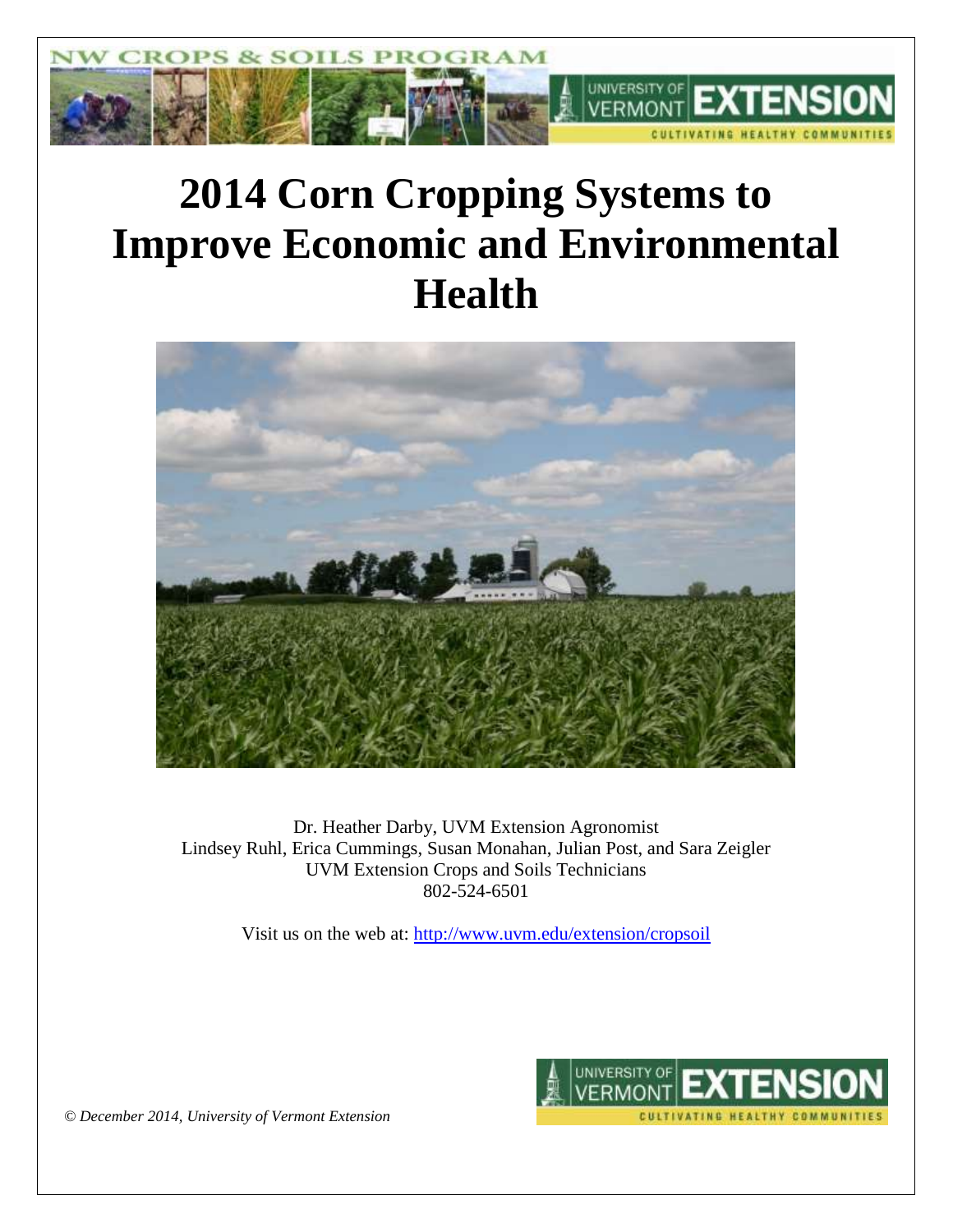#### **2014 CORN CROPPING SYSTEM TO IMPROVE ECONOMIC AND ENVIRONMENTAL HEALTH Dr. Heather Darby, University of Vermont Extension heather.darby[at]uvm.edu**

In 2014, UVM Extension's Northwest Crops & Soils Program initiated a trial at Borderview Research Farm in Alburgh, VT to assess the impact of corn cropping systems on overall health and productivity of the crop and soil. Yields are important, and they affect the bottom line immediately and obviously. Management choices involving crop rotation, tillage, nutrient management, and cover crops also make differences in the long term. Growing corn with practices that enhance soil quality and crop yields improves farm resiliency to both economics and the environment. This project evaluated yield and soil health effects of five different corn rotations: continuous corn, no-till, corn planted after perennial forage, corn planted after a cover crop of winter rye, and a perennial forage fescue.

## **MATERIALS AND METHODS**

The corn cropping system was established at Borderview Research Farm in Alburgh, VT. The experimental design was a randomized complete block with replicated treatments of corn grown in various cropping systems (Table 1).

| Crop             | <b>Management Method</b>           | <b>Treatment Abbreviation</b> |
|------------------|------------------------------------|-------------------------------|
| Corn silage      | Continuous corn, tilled            | CC.                           |
| Corn silage      | New corn, in tilled alfalfa/fescue | NC.                           |
| Corn silage      | No-till in alfalfa/fescue          | NT                            |
| Corn silage      | Winter cover crop, tilled          | <b>WCCC</b>                   |
| Perennial Forage | Fescue                             | PF                            |

**Table 1. Corn cropping system specifics for corn yield and soil health, Alburgh, VT, 2014.**

The soil type at the research site was an Amenia silt loam with 0-25% slopes (Table 2). Each cropping system was replicated 4 times in 20'x50' plots. This site has been in a cropping systems study for the last six years. Soil samples were taken on 7-May for Cornell Soil Health analysis. Ten soil samples from five locations within each plot were collected 6 inches in depth with a trowel, thoroughly mixed, put in a labeled gallon bag, and mailed with 2-day shipping on blue ice. Compaction was measured at 0-6 inch depth and 6-12 inch depth by penetrometer twice at the same 5 stops the soil samples were collected. The compaction measurements and soil types were used by the Cornell Nutrient Analysis Laboratory to calculate surface and sub-surface hardness (psi).

Percent aggregate stability was measured by Cornell Sprinkle Infiltrometer and indicates ability of soil to resist erosion. Percent available water capacity was measured by placing soil samples on ceramic plates that are inserted into high pressure chambers to determine field capacity and permanent wilting point. Percent organic matter was measured by loss on ignition when soils are dried at  $105^{\circ}$ C to remove water then ashed for two hours at  $500^{\circ}$ C. Active carbon (active C mg/soil kg) was measured with potassium permanganate and is used as an indicator of available carbon (i.e. food source) for the microbial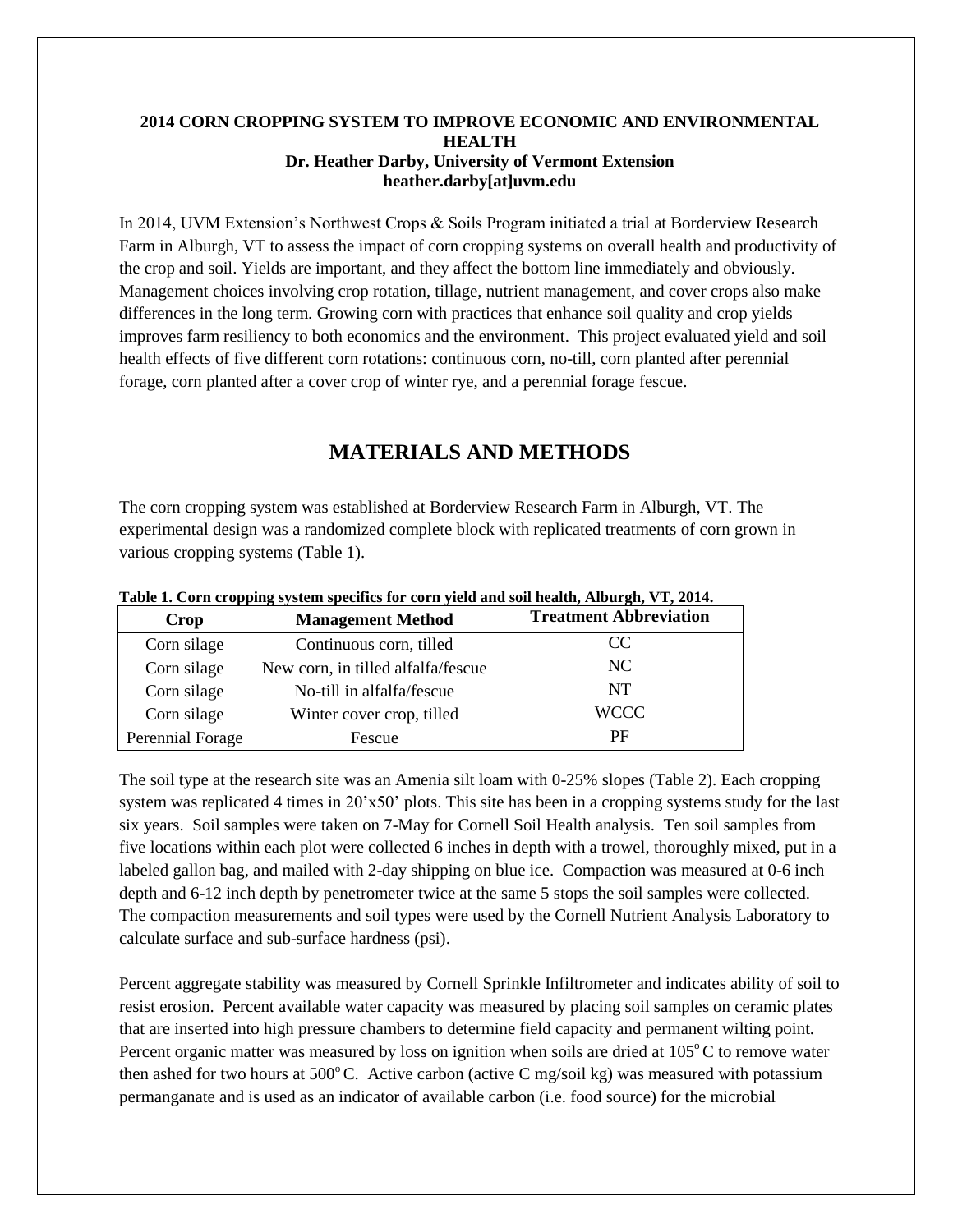community. Soil proteins (N mg/soil g) are measured with citrate buffer extract, then autoclaved. This measurement is used to quantify organically bound nitrogen that microbial activity can mineralize from soil organic matter and make plant-available. Soil respiration  $(CO<sub>2</sub> m g/sol g)$  is measured by amount of CO2 released over a 4 day incubation period and is used to quantify metabolic activity of the soil microbial community.

The corn variety was Seedway's '5554GT,' which has a relative maturity (RM) of 105 days and is glyphosate tolerant. The NC, CC, and WCCC treatments were plowed on 10-May. Corn was seeded in 30" rows on 13-May with a John Deere 1750 corn planter at 34,000 seeds per acre. At planting, 250 lbs per acre of the starter fertilizer 10-20-20 was applied.

| <b>Location</b>                              | <b>Borderview Research Farm - Alburgh, VT</b>                                                                         |
|----------------------------------------------|-----------------------------------------------------------------------------------------------------------------------|
| Soil type                                    | Amenia silt loam, 0-25% slope                                                                                         |
| <b>Previous crop</b>                         | Corn or Alfalfa/Fescue                                                                                                |
| Plot size (ft)                               | $20 \times 50$                                                                                                        |
| <b>Replications</b>                          | $\overline{4}$                                                                                                        |
| <b>Management treatments</b>                 | Tilled continuous corn (CC), tilled rye cover crop (WCCC),<br>tilled fescue (NC), no-till (NT), perennial forage (PF) |
| <b>Corn variety</b>                          | Seedway '5554GT' (105 RM)                                                                                             |
| Seeding rates (seeds $ac^{-1}$ )             | 34,000                                                                                                                |
| <b>Planting equipment</b>                    | John Deere 1750 corn planter                                                                                          |
| <b>Plow</b> date                             | $10$ -May                                                                                                             |
| <b>Planting date</b>                         | $13-May$                                                                                                              |
| Row width (in.)                              | 30                                                                                                                    |
| <b>Corn Starter fertilizer (at planting)</b> | 250 lbs $\arccos 10-20-20$                                                                                            |
| <b>Chemical weed control for corn</b>        | 3 qt. Lumax <sup>®</sup> acre <sup>-1</sup> , 5-Jun                                                                   |
| <b>Additional fertilizer (corn topdress)</b> | Based on plot recommendation (Table 6)                                                                                |
| Forage 1st cut date                          | 6-Jun                                                                                                                 |
| Forage 2nd cut date                          | $1-Aug$                                                                                                               |
| Corn harvest date                            | $25-Sep$                                                                                                              |

**Table 2. Agronomic information for corn cropping system, Alburgh, VT, 2014.**

On 5-Jun, 3 quarts of Lumax® were applied per acre for weed control on corn plots. Corn was topdressed with nitrogen fertilizer by broadcast according to Pre-Sidedress Nitrite Test (PSNT) recommendations on 2-Jul (Table 6). The PSNT soil samples were collect with a 1-inch diameter Oakfield core to 6 inches in depth at five locations per plot. The samples were combined by plot and analyzed by UVM's Agricultural and Environmental Testing Laboratory using KCl extract and ion chromatograph.

Corn was harvested for silage on 25-Sep with a John Deere 2-row chopper, and weighed in a wagon fitted with scales. Corn populations were determined by counting number of corn plants in two rows the entire length of the plot (50 feet). Corn borer and corn rootworm populations were based on number of damaged plants observed per plot. Dry matter yields were calculated and yields were adjusted to 35% dry matter. Silage quality was analyzed using the FOSS NIRS (near infrared reflectance spectroscopy) DS2500 Feed and Forage analyzer. Dried and coarsely-ground plot samples were brought to the UVM's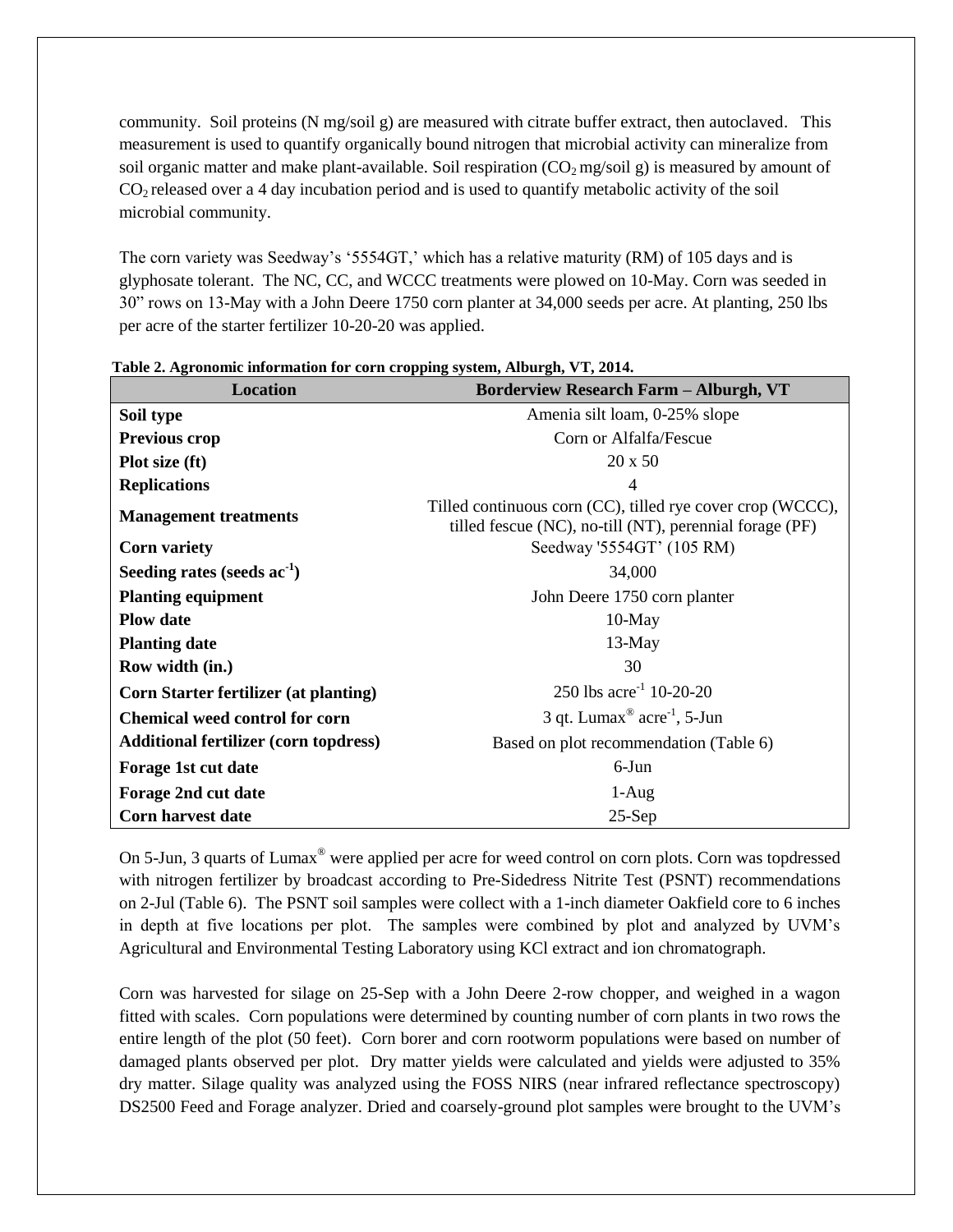Cereal Grain Testing Laboratory where they were reground using a cyclone sample mill (1mm screen) from the UDY Corporation. The samples were then analyzed using the FOSS NIRS DS2500 for crude protein (CP), acid detergent fiber (ADF), neutral detergent fiber (NDF), 30-hour digestible NDF (NDFD), total digestible nutrients (TDN), and Net Energy-Lactation  $(NE_L)$ .

Perennial forage first cut biomass samples were harvested by hand with clippers in an area of 12' x 3' section in fescue treatments on 6-Jun and second cut biomass samples were cut using the same procedure on 1-Aug. Perennial forage moisture and dry matter yield were calculated and yields adjusted to 35% dry matter. An approximate 2 lb. subsample of the harvested material was collected, dried, ground, and then analyzed at the University of Vermont's Cereal Grain Testing Laboratory, Burlington, VT, for quality analysis.

Mixtures of true proteins, composed of amino acids, and non-protein nitrogen make up the CP content of forages. The CP content of forages is determined by measuring the amount of nitrogen and multiplying by 6.25. The bulky characteristics of forage come from fiber. Forage feeding values are negatively associated with fiber since the less digestible portions of plants are contained in the fiber fraction. The detergent fiber analysis system separates forages into two parts: cell contents, which include sugars, starches, proteins, non-protein nitrogen, fats and other highly digestible compounds; and the less digestible components found in the fiber fraction. The total fiber content of forage is contained in the neutral detergent fiber (NDF). Chemically, this fraction includes cellulose, hemicellulose, and lignin. Because of these chemical components and their association with the bulkiness of feeds, NDF is closely related to feed intake and rumen fill in cows. In recent years, the need to determine rates of digestion in the rumen of the cow has led to the development of NDFD. This in vitro digestibility calculation is very important when looking at how fast feed is being digested and passed through the cow's rumen. Higher rates of digestion lead to higher dry matter intakes and higher milk production levels. Similar types of feeds can have varying NDFD values based on growing conditions and a variety of other factors. In this research, the NDFD calculations are based on 30-hour in vitro testing.

Net energy for lactation (NE<sub>L</sub>) is calculated based on concentrations of NDF and ADF. NE<sub>L</sub> can be used as a tool to determine the quality of a ration, but should not be considered the sole indicator of the quality of a feed, as  $NE<sub>L</sub>$  is affected by the quantity of a cow's dry matter intake, the speed at which her ration is consumed, the contents of the ration, feeding practices, the level of her production, and many other factors. Most labs calculate  $NE<sub>L</sub>$  at an intake of three times maintenance. Starch can also have an effect on NEL, where the greater the starch content, the higher the NE<sup>L</sup> (measured in Mcal per pound of silage), up to a certain point. High grain corn silage can have average starch values exceeding 40%, although levels greater than 30% are not considered to affect energy content, and might in fact have a negative impact on digestion. Starch levels vary from field to field, depending on growing conditions and variety.

Milk per acre and milk per ton of harvested feed are two measurements used to combine yield with quality and arrive at a benchmark number indicating how much revenue in milk can be produced from an acre or a ton of corn silage. This calculation relies heavily on the  $NE<sub>L</sub>$  calculation and can be used to make generalizations about data, but other considerations should be analyzed when including milk per ton or milk per acre in the decision making process.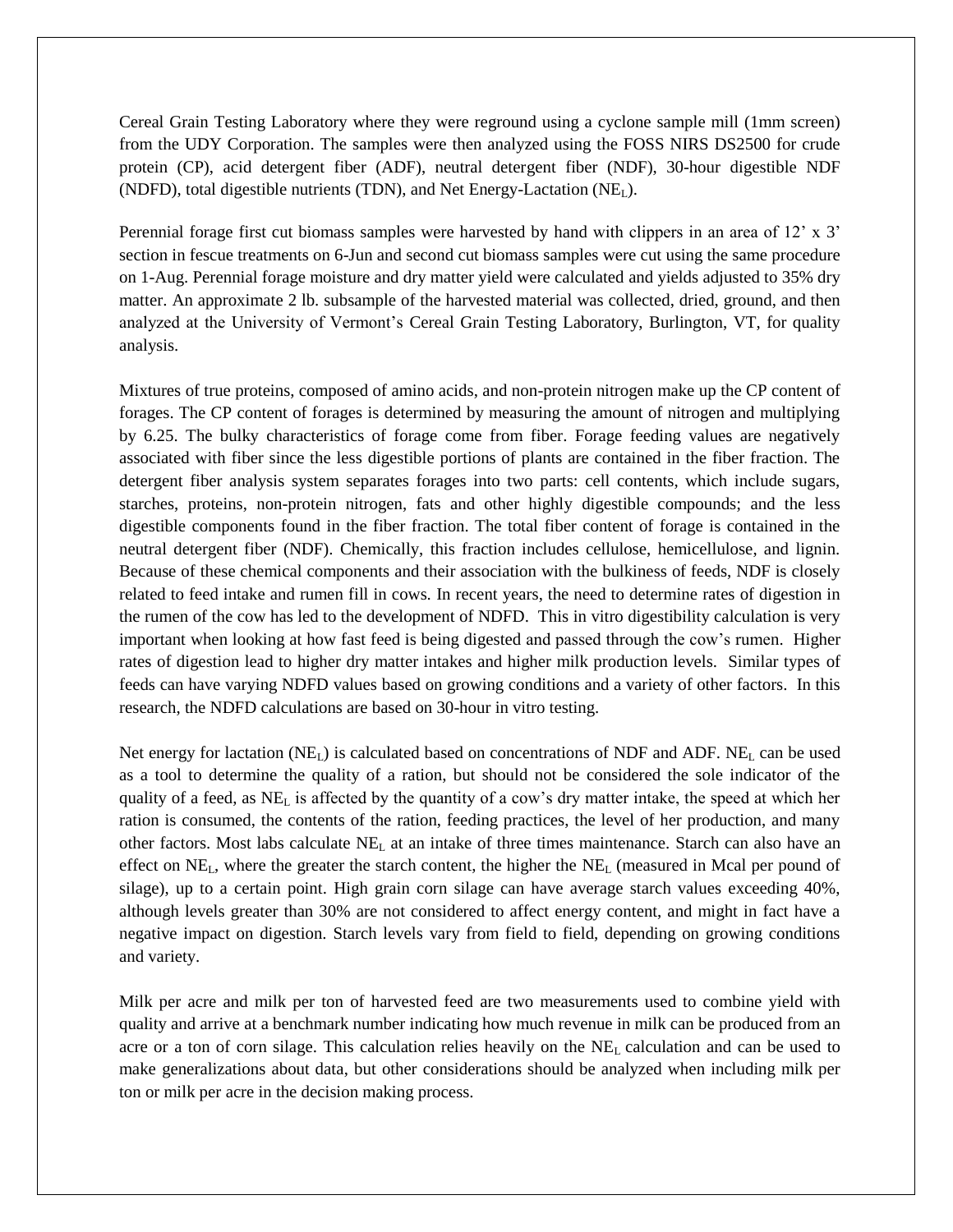Yield data and stand characteristics were analyzed using mixed model analysis using the mixed procedure of SAS (SAS Institute, 1999). Replications within trials were treated as random effects, and hybrids were treated as fixed. Hybrid mean comparisons were made using the Least Significant Difference (LSD) procedure when the F-test was considered significant ( $p<0.10$ ).

Variations in yield and quality can occur because of variations in genetics, soil, weather, and other growing conditions. Statistical analysis makes it possible to determine whether a difference among hybrids is real or whether it might have occurred due to other variations in the field. At the bottom of each table a LSD value is presented for each variable (i.e. yield). Least Significant Differences (LSDs) at the 0.10 level of significance are shown. Where the difference between two hybrids within a column is equal to or greater than the LSD value at the bottom of the column, you can be sure that for 9 out of 10

times, there is a real difference between the two hybrids. Hybrids that were not significantly lower in performance than the highest hybrid in a particular column are indicated with an asterisk. In the example to the right, hybrid C is significantly different from hybrid A but not from hybrid B. The difference between C and B is equal to 1.5, which is less than the LSD value of 2.0. This means that these hybrids did not differ in yield. The difference between C and

| <b>Treatment</b> | Yield  |
|------------------|--------|
| A                | 6.0    |
| B                | $7.5*$ |
| C                | $9.0*$ |
| <b>LSD</b>       | 2.0    |

A is equal to 3.0 which is greater than the LSD value of 2.0. This means that the yields of these hybrids were significantly different from one another. The asterisk indicates that hybrid B was not significantly lower than the top yielding hybrid C, indicated in bold.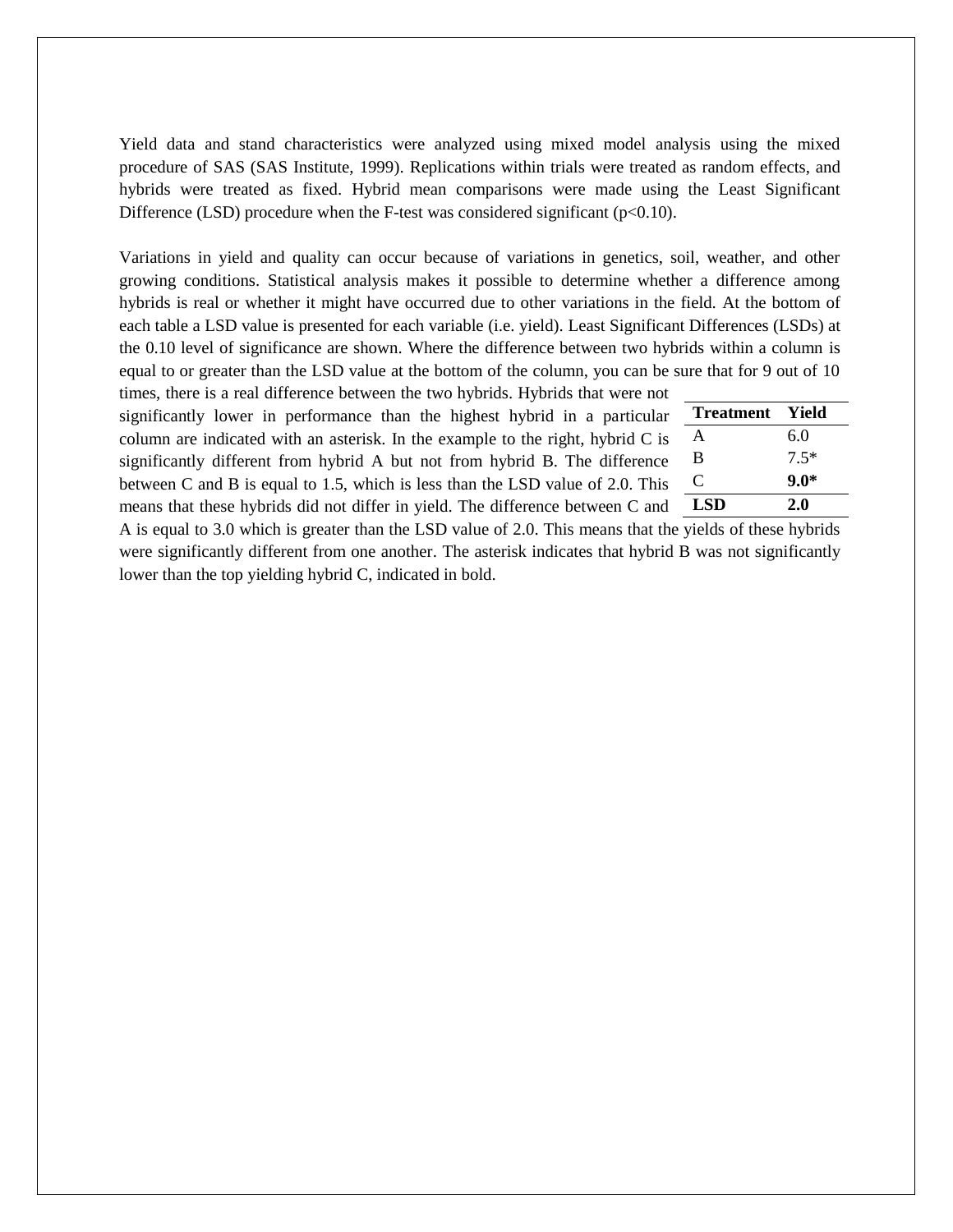## **RESULTS**

#### **Weather Data**

Weather data was collected with an onsite Davis Instruments Vantage Pro2 weather station equipped with a WeatherLink data logger. Temperature, precipitation, and accumulation of Growing Degree Days (GDDs) are consolidated for the 2014 growing season (Table 3). Historical weather data are from 1981- 2010 at cooperative observation stations in Burlington, VT, approximately 45 miles from Alburgh, VT.

The spring of 2014 was wetter with 3.81 inches more rain than the average year. This delayed corn planting for many farmers. However, after June the summer was drier and cooler than normal. GDDs are calculated below at a base temperature of  $50^{\circ}$ F for corn (Table 3) and  $32^{\circ}$ F for perennial forage (Table 4). Between corn planting in May and harvest in September, there was a total of 2,241 corn GDDs, 30 more than the 30-year average. There were 5,299 GDDs accumulated for perennial forage crops between April and September (50 less than the historical average). In mid-September there was an early frost that prevented the corn from maturing and drying down quickly.

| Tubic of Compondance weather agua and ODDs for corng input can y 1, 2017; |      |      |        |        |           |  |  |  |  |  |
|---------------------------------------------------------------------------|------|------|--------|--------|-----------|--|--|--|--|--|
| Alburgh, VT                                                               | May  | June | July   | August | September |  |  |  |  |  |
| Average temperature $({}^{\circ}F)$                                       | 57.4 | 66.9 | 69.7   | 67.6   | 60.6      |  |  |  |  |  |
| Departure from normal                                                     | 1.0  | 1.1  | $-0.9$ | $-1.2$ | 0.0       |  |  |  |  |  |
|                                                                           |      |      |        |        |           |  |  |  |  |  |
| Precipitation (inches)                                                    | 4.90 | 6.09 | 5.15   | 3.98   | 1.33      |  |  |  |  |  |
| Departure from normal                                                     | 1.45 | 2.40 | 1.00   | 0.07   | $-2.31$   |  |  |  |  |  |
|                                                                           |      |      |        |        |           |  |  |  |  |  |
| Corn GDDs (base 50°F)                                                     | 238  | 501  | 613    | 550    | 339       |  |  |  |  |  |
| Departure from normal                                                     | 40   | 27   | $-27$  | $-31$  | 21        |  |  |  |  |  |

**Table 3. Consolidated weather data and GDDs for corn, Alburgh, VT, 2014.**

Based on weather data from a Davis Instruments Vantage Pro2 with WeatherLink data logger. Historical averages are for 30 years of NOAA data (1981-2010) from Burlington, VT.

| Table 4. Consolidated weather data and GDDs for perennial forage, Alburgh, VT, 2014. |  |  |  |  |  |  |  |  |
|--------------------------------------------------------------------------------------|--|--|--|--|--|--|--|--|
|--------------------------------------------------------------------------------------|--|--|--|--|--|--|--|--|

| Alburgh, VT                         | April  | May  | $\bullet$<br>June | $\bullet$<br>July | August | September |
|-------------------------------------|--------|------|-------------------|-------------------|--------|-----------|
| Average temperature $({}^{\circ}F)$ | 43.0   | 57.4 | 66.9              | 69.7              | 67.6   | 60.6      |
| Departure from normal               | $-1.8$ | 1.0  | 1.1               | $-0.9$            | $-1.2$ | 0.0       |
|                                     |        |      |                   |                   |        |           |
| Precipitation (inches)              | 4.34   | 4.90 | 6.09              | 5.15              | 3.98   | 1.33      |
| Departure from normal               | 1.52   | 1.45 | 2.40              | 1.00              | 0.07   | $-2.31$   |
|                                     |        |      |                   |                   |        |           |
| Perennial forage GDDs (base 32°F)   | 330    | 789  | 1041              | 1171              | 1108   | 860       |
| Departure from normal               | $-54$  | 33   | 27                | -27               | $-31$  | 2         |

Based on weather data from a Davis Instruments Vantage Pro2 with WeatherLink data logger. Historical averages are for 30 years of NOAA data (1981-2010) from Burlington, VT.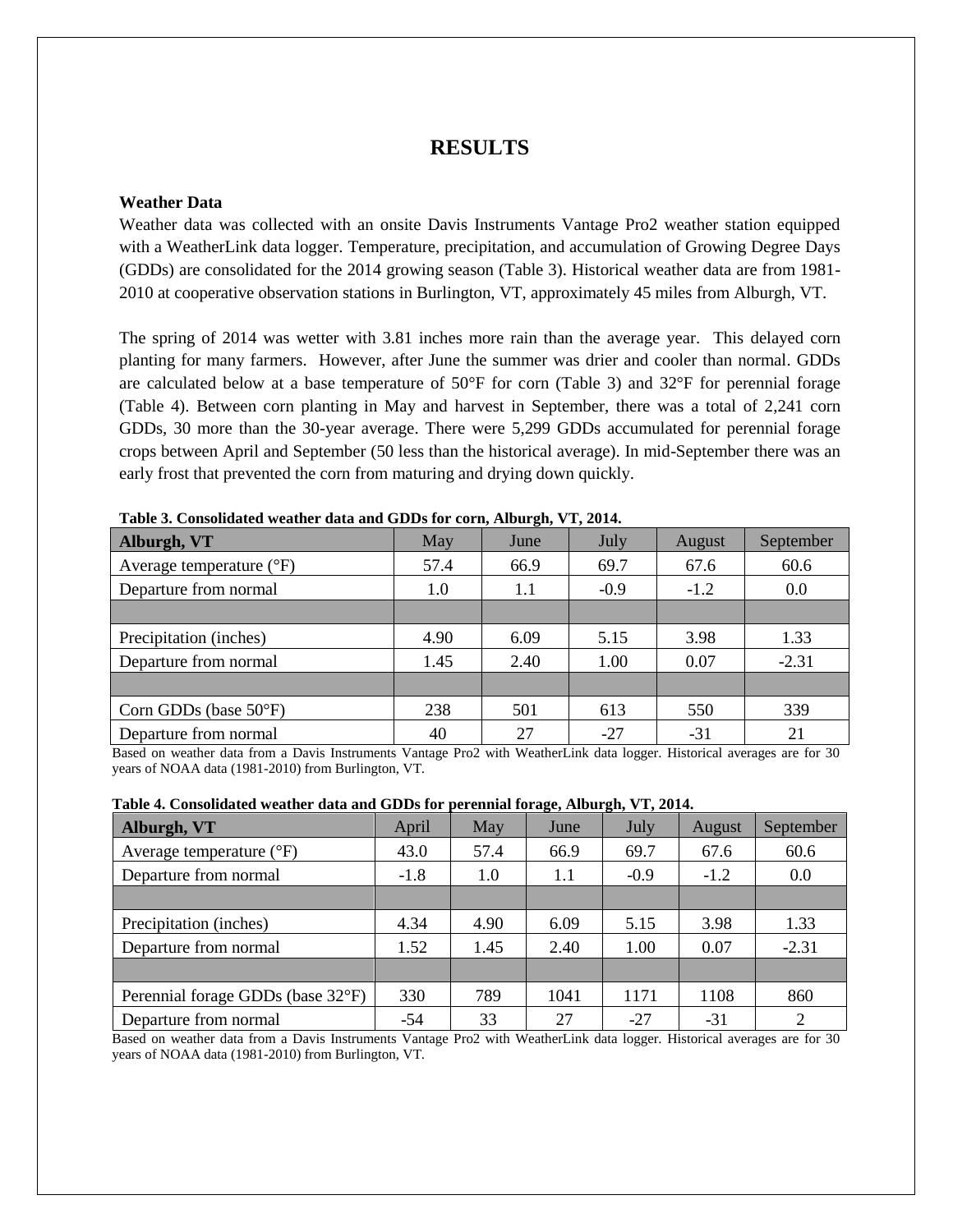#### **Soil Data**

On 7-May, before planting corn, soil samples were collected on all plots (Table 5). The NC and PF treatments had significantly higher aggregate stability with 57.6% and 55.8%, respectively. However, there was no significant difference in available water capacity among the cropping systems. Surface and sub-surface hardness was lowest in the CC treatment. Percent organic matter was highest in the PF (4.7%) and NC (4.5%) treatments. In addition, active carbon was highest in those two treatments (NC, 380.2 ppm; PF, 664.6 ppm). Potentially, mineralized nitrogen and soil respiration was highest in the NC, PF, and NT cropping systems.

|                   |                  | <b>Available</b> | - -            | Sub-     |               |        | <b>Soil</b>      | <b>Soil</b>          |
|-------------------|------------------|------------------|----------------|----------|---------------|--------|------------------|----------------------|
| Corn              | <b>Aggregate</b> | water            | <b>Surface</b> | surface  | Organic       | Active | proteins         | respiration          |
| cropping          | stability        | capacity         | hardness       | hardness | matter        | carbon | $(N \text{ mg})$ | (CO <sub>2</sub> mg) |
| system            | $\frac{0}{0}$    | (m/m)            | psi            | psi      | $\frac{0}{0}$ | ppm    | soil g)          | soil g)              |
| CC                | 34.7             | 0.2              | $85.0*$        | $200.0*$ | 3.9           | 568.0  | $7.7*$           | 0.4                  |
| NC                | $57.6*$          | 0.2              | 125.6          | 257.5    | $4.5*$        | 680.2* | $8.8*$           | $0.7*$               |
| <b>NT</b>         | 54.7             | 0.2              | 140.0          | 248.8    | 4.3           | 611.2  | $8.0*$           | $0.6*$               |
| <b>WCCC</b>       | 37.1             | 0.2              | $84.4*$        | 233.1    | 4.0           | 565.2  | 7.0              | 0.5                  |
| PF                | 55.8*            | 0.2              | 120.6          | 255.0    | $4.7*$        | 664.6* | $8.4*$           | $0.6*$               |
| LSD(0.10)         | 10.3             | <b>NS</b>        | 20.6           | 26.2     | 0.36          | 62.2   | 1.2              | 0.10                 |
| <b>Trial Mean</b> | 48.0             | 0.2              | 111            | 239      | 4.3           | 618    | 8.0              | 0.6                  |

| Table 5. Soil quality for five corn cropping systems, Alburgh, VT, 2014. |  |  |  |  |  |  |  |  |  |
|--------------------------------------------------------------------------|--|--|--|--|--|--|--|--|--|
|--------------------------------------------------------------------------|--|--|--|--|--|--|--|--|--|

Treatments shown in **bold** are top-performing in a particular column.

\* Treatments with an asterisk did not perform significantly lower than the top-performing treatment in a particular column. NS – No significant difference was determined.

On 2-Jul, soil samples were collected for PSNT analysis in corn crop plots (Table 6). There was no significant difference among the tested corn cropping systems of nitrogen in the soil or medium and high recommendations. The mean soil nitrate-N  $(NO^{-3})$  among the treatments was 14.31 ppm. Nitrogen fertilization recommendations were highest for continuous corn and lowest for corn planted into winter cover crop. Nitrogen, in the form of urea, was applied to the corn treatments based on their respective PSNT results. Hence, WCCC treatments received 65 lbs. of N per acre and CC treatments 95.0 lbs. of N per acre.

| Table 6. Soil nitrate-N and N recommendations for medium and high yield potential, Alburgh, VT, 2014. |  |  |  |
|-------------------------------------------------------------------------------------------------------|--|--|--|
|                                                                                                       |  |  |  |

|                      |                 | $\frac{1}{2}$ . The contract the contraction of the contraction of the contract $\frac{1}{2}$ , $\frac{1}{2}$ , $\frac{1}{2}$ , $\frac{1}{2}$ , $\frac{1}{2}$ , $\frac{1}{2}$ , $\frac{1}{2}$ , $\frac{1}{2}$ , $\frac{1}{2}$ , $\frac{1}{2}$ , $\frac{1}{2}$ , $\frac{1}{2}$ , |                |
|----------------------|-----------------|---------------------------------------------------------------------------------------------------------------------------------------------------------------------------------------------------------------------------------------------------------------------------------|----------------|
| Corn cropping system | $NO^{-3}$ - $N$ | <b>Medium N</b>                                                                                                                                                                                                                                                                 | <b>High N</b>  |
|                      | (ppm)           | recommendation                                                                                                                                                                                                                                                                  | recommendation |
| <sub>CC</sub>        | 8.25            | 95.0                                                                                                                                                                                                                                                                            | 118.75         |
| NC                   | 10.75           | 87.5                                                                                                                                                                                                                                                                            | 108.75         |
| <b>NT</b>            | 21.75           | 67.5                                                                                                                                                                                                                                                                            | 83.75          |
| <b>WCCC</b>          | 16.50           | 65.0                                                                                                                                                                                                                                                                            | 78.75          |
| PF                   | N/A             | N/A                                                                                                                                                                                                                                                                             | N/A            |
| LSD(0.10)            | NS              | NS                                                                                                                                                                                                                                                                              | <b>NS</b>      |
| <b>Trial Mean</b>    | 14.31           | 78.75                                                                                                                                                                                                                                                                           | 97.50          |

NS – No significant difference was determined.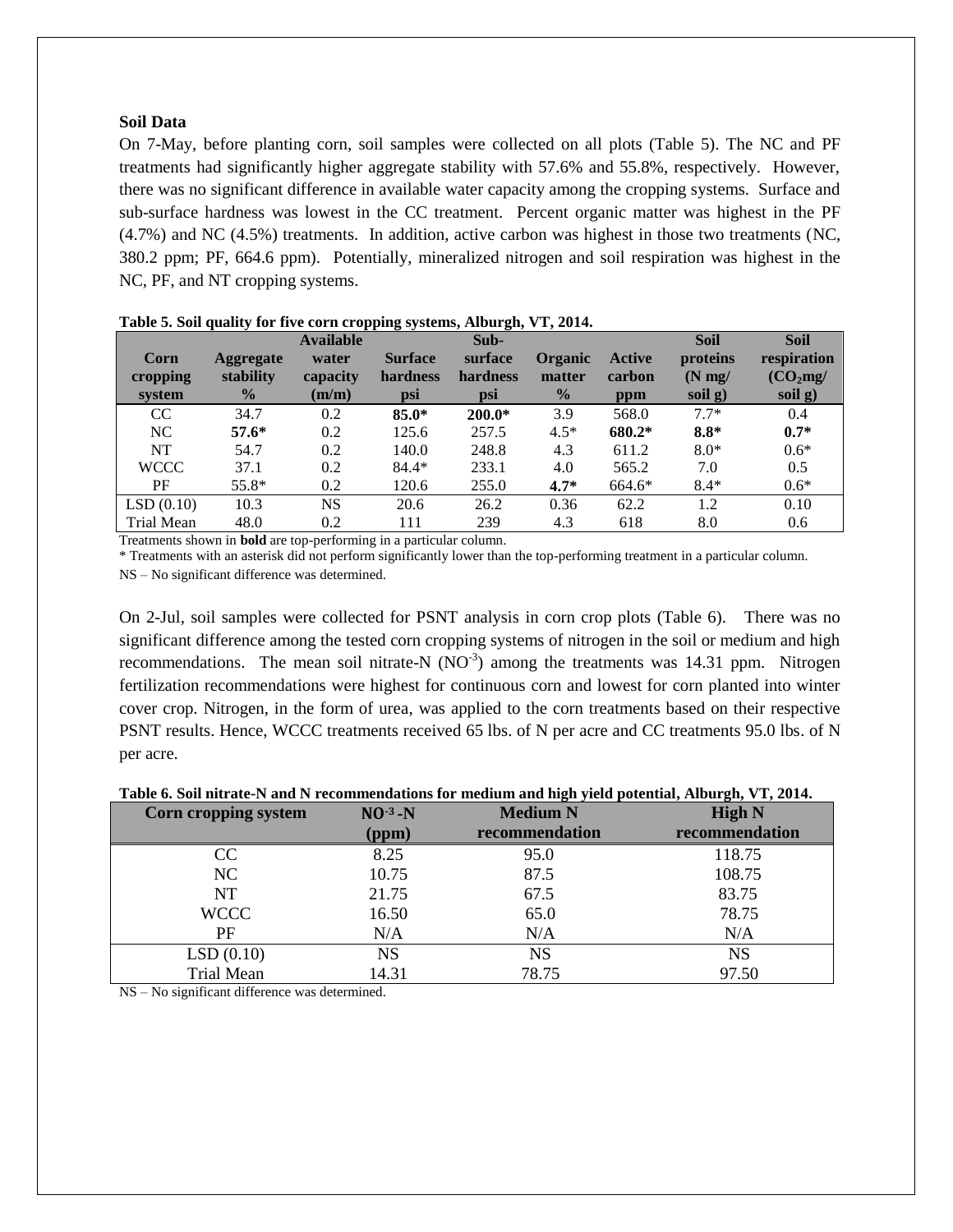#### **Corn Silage Data**

On 25-Sep, data was collected on corn silage populations and plots were harvested to determine moisture and yield (Table 7). Corn silage planted in tilled winter cover crop or in no-till conditions had significantly higher populations with 19,907 and 21,301 corn plants per acre, respectively. Corn borer populations were lowest in the NC plots and highest in the CC plots. However, there was no statistical difference among corn borer populations by corn cropping treatment. With respective dry matter yields of 22.72 and 20.40 tons per acre, NC and WCCC cropping systems had significantly higher yields (Figure 1).

|                      | <b>Harvest</b>          | <b>Corn pest</b>     | <b>Harvest</b> | <b>Yield at</b> |
|----------------------|-------------------------|----------------------|----------------|-----------------|
| <b>Corn cropping</b> | population              | population           | dry matter     | <b>35 DM</b>    |
| system               | plants ac <sup>-1</sup> | $%$ ac <sup>-1</sup> | $\frac{0}{0}$  | $tac-1$         |
| CC                   | 18,687                  | 20.3                 | 31.6           | 16.98           |
| NC                   | 18,513                  | 0.0                  | 34.5           | $22.72*$        |
| <b>NT</b>            | 19,907                  | 9.54                 | 33.8           | 16.54           |
| <b>WCCC</b>          | $21,301*$               | 13.3                 | 35.3           | $20.40*$        |
| LSD(0.10)            |                         | <b>NS</b>            | <b>NS</b>      | 2.5             |
| Trial mean           | 19,602                  | 10.9                 | 33.8           | 16.16           |

| Table 7. Corn Silage and corn borer population and yield by treatment, Alburgh, VT, 2014. |  |  |  |  |
|-------------------------------------------------------------------------------------------|--|--|--|--|
|                                                                                           |  |  |  |  |

Treatments shown in **bold** are top-performing in a particular column.

\* Treatments with an asterisk did not perform significantly lower than the top-performing treatment in a particular column. NS – No significant difference was determined.



**Figure 1. Dry matter yields of corn cropping systems in tons per acre, Alburgh, VT, 2014. Treatments that share a letter were not significantly different from one another (p=0.10).**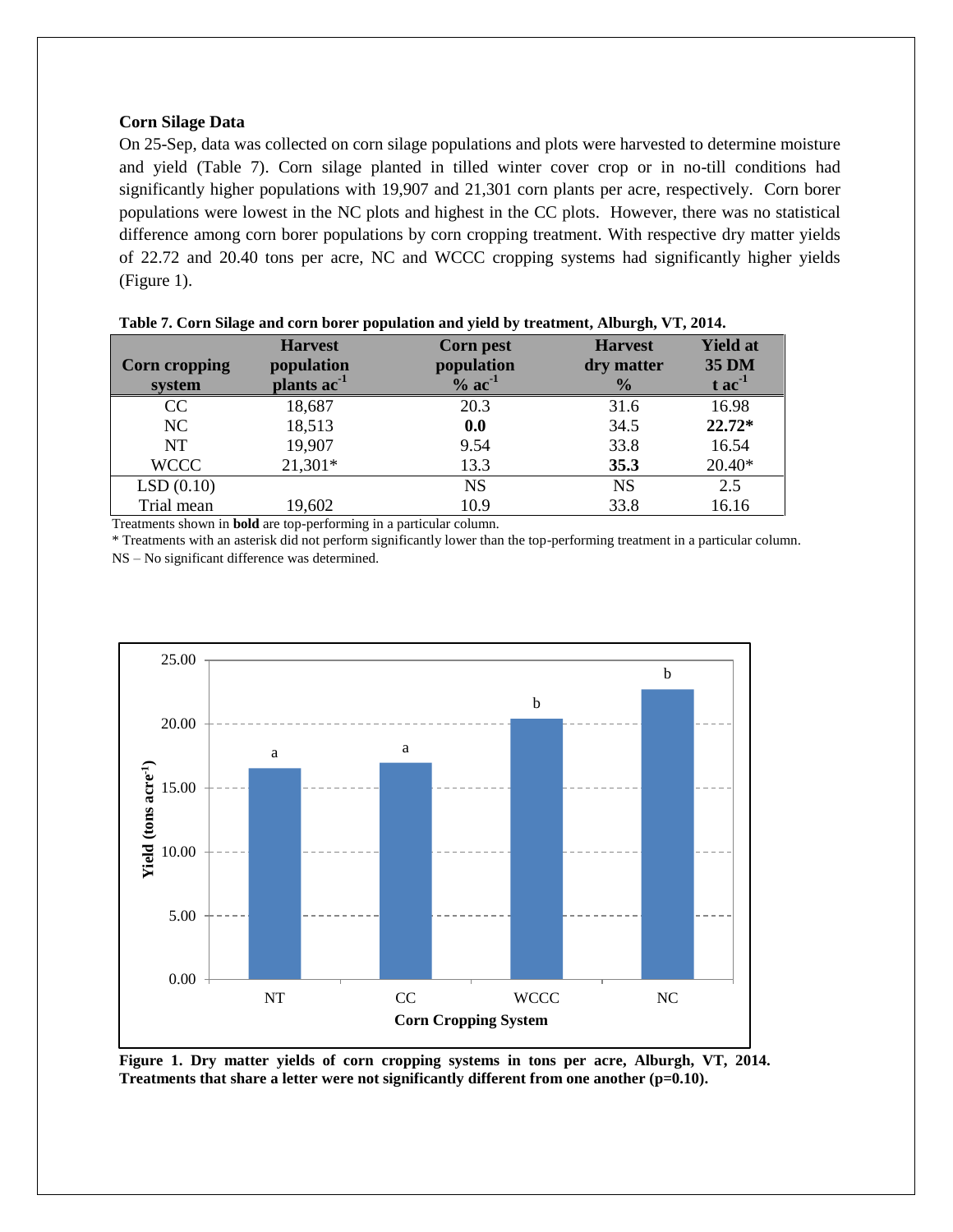Standard components of corn silage quality were analyzed (Table 8). There was no significant difference in NDF, NDFD, starch, TDN, NE<sub>L</sub>, or Milk ton<sup>-1</sup>. Crude protein was significantly higher in the NC cropping system than the NT and WCCC treatments (Figure 2). Milk per acre was significantly higher for NC and WCCC treatments. This measurement is calculated using yield, as well as quality data, which is why higher yielding plots also result in greater milk per acre.

|                      |          |            |            |           |            |                                               |            | <b>Milk</b>   |  |
|----------------------|----------|------------|------------|-----------|------------|-----------------------------------------------|------------|---------------|--|
| <b>Corn cropping</b> | $\bf CP$ | <b>ADF</b> | <b>NDF</b> | NDFD %    | <b>TDN</b> | NE <sub>L</sub>                               | <b>lbs</b> | $ac^{\prime}$ |  |
| system               | % of DM  | % of DM    | % of DM    | of NDF    | % of DM    | $\boldsymbol{\mathrm{Mcal}}$ lb <sup>-1</sup> | $ton-1$    | <b>lbs</b>    |  |
| CC                   | $7.0*$   | 23.1       | 43.2       | 45.2      | 71.4       | 0.7                                           | 3,298      | 19,591        |  |
| NC                   | $7.5*$   | $24.4*$    | 43.6       | 46.0      | 71.6       | 0.7                                           | 3,314      | 26,387*       |  |
| NT                   | 6.8      | $23.4*$    | 42.8       | 45.6      | 72.0       | 0.7                                           | 3,342      | 19,360        |  |
| <b>WCCC</b>          | 6.4      | $23.2*$    | 43.1       | 45.0      | 71.5       | 0.7                                           | 3,300      | 23,580*       |  |
| LSD(0.10)            | 0.6      | 1.3        | NS         | <b>NS</b> | NS         | NS                                            | NS         | 3,297         |  |
| Trial mean           | 6.9      | 23.5       | 43.2       | 45.4      | 71.6       | 0.70                                          | 3,313      | 22,229        |  |
| <br>$\sim$           |          |            |            |           |            |                                               |            |               |  |

#### **Table 8. Impact of cropping systems on corn silage quality, 2014.**

Treatments indicated in **bold** had the top observed performance.

\* Treatments indicated with an asterisk did not perform significantly lower than the top-performing treatment in a particular column. NS – No significant difference was observed between treatments.



**Figure 2. Crude protein as percent DM in corn cropping systems, Alburgh, VT, 2014. Treatments that share a letter were not significantly different from one another (p=0.10).**

#### **Perennial Forage Data**

The perennial forage plots were analyzed for basic quality parameters (Table 9). Percent crude protein and acid digestible feed were affected by cutting date. The first harvest had higher CP and the second cutting had higher ADF. There was no statistical difference between NDF and NDFD between first and second dates. Although there was nearly twice as much dry matter yield per acre in the second cutting, there was no statistical difference of dry matter yield between the cutting dates.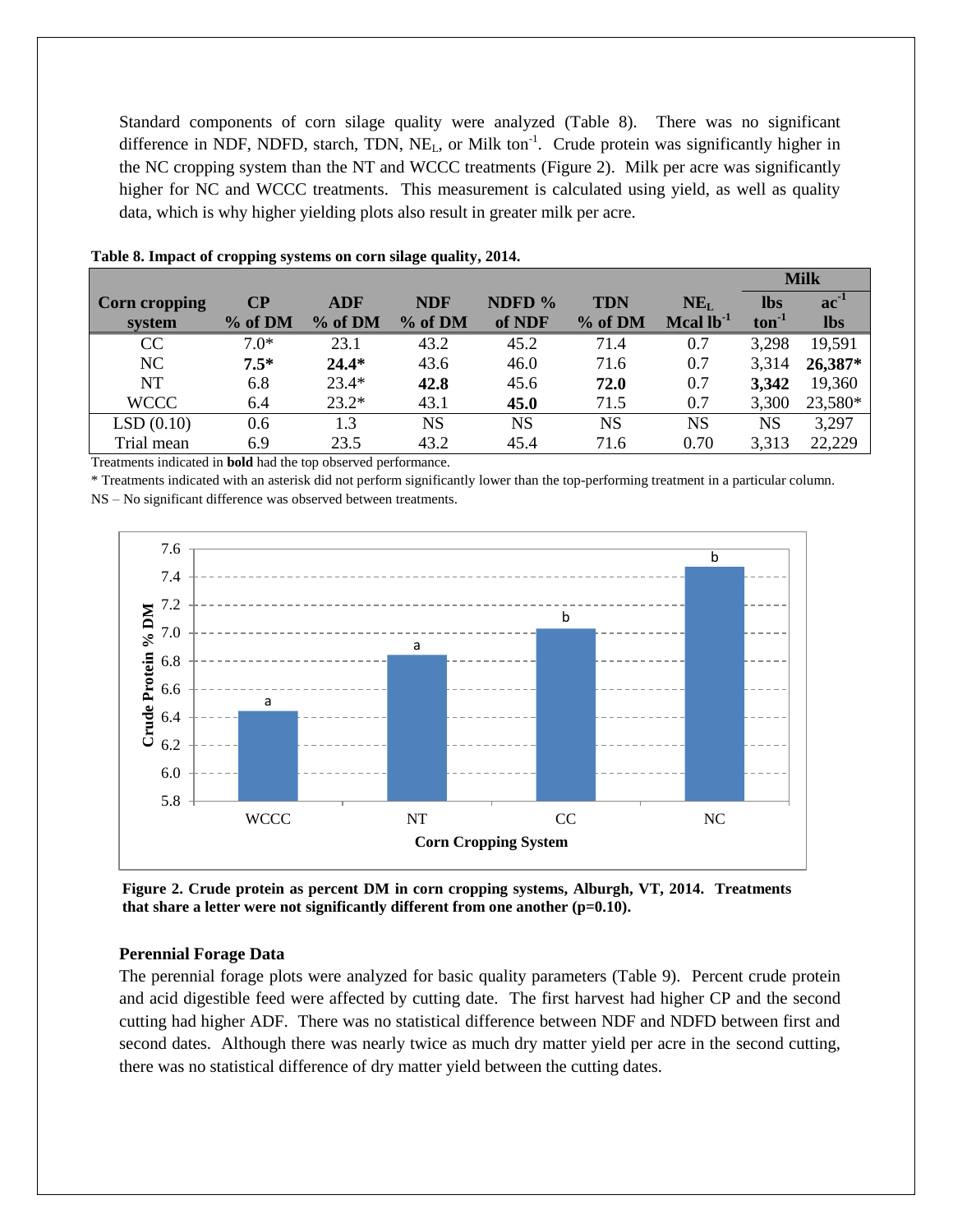| <b>Alfalfa/Fescue</b> | CР      | <b>ADF</b> | <b>NDF</b> | <b>NDFD</b> | <b>Yield at 35 DM</b> |
|-----------------------|---------|------------|------------|-------------|-----------------------|
| cutting               | % of DM | $%$ of DM  | % of DM    | $%$ of NDF  | $tac-1$               |
| 6-Jun                 | $14.2*$ | 32.9       | 55.9       | 62.4        | .76                   |
| $1-Aug$               | 12.6    | $35.5*$    | 57.26      | 62.3        | 3.52                  |
| LSD(0.10)             |         | 17         | NS         | NS          | NS                    |
| Trial mean            | 13.4    | 34.2       | 56.6       | 62.3        | 2.64                  |

**Table 9. Impact of harvest date on perennial forage quality, 2014.**

Treatments indicated in **bold** had the top observed performance.

\* Treatments indicated with an asterisk did not perform significantly lower than the top-performing treatment in a particular column.

NS – No significant difference was observed between treatments.

### **DISCUSSION**

It is important to note that the results of this trial represent only one year of data and only in one location. The goal of this project is to monitor soil and crop health in these cropping systems over a five year period. Based on the analysis of the data, some conclusions can be made about the results of this year's trials. In terms of soil quality, NC and PF systems performed best overall, particularly in areas of aggregate stability, organic matter, active carbon, potential nitrogen, and soil respiration. These two cropping systems have the greatest potential to reduce erosion and nutrient runoff and likely provide resiliency to extreme weather conditions. The CC and WCCC treatments had the lowest aggregate stability indicating that these soils would be more prone to runoff and erosion. The higher microbial activity represents that ability for these soils to cycle nutrients and also better retain nutrients. The NT treatments were transitioned from PF to corn 3 years ago and the lack of soil disturbance is reflected in the soil quality measurements. The soil quality of the NT treatments closely rivaled the PF and NC. This treatment clearly reflects the potential for NT corn to maintain soil quality during the corn years of a rotation. Interestingly, the CC and WCCC cropping systems had less surface and subsurface compaction in the spring. This likely is due to the fact that these treatments are regularly tilled and compacted layers disturbed.

Despite the difference in microbial activity among the cropping systems, there was no significant difference in either nitrate-N in the soil or recommended nitrogen application among any of the treatments. This suggests that although the potential nitrogen was higher in the NC cropping system, the plowed plant biomass had not fully mineralized to meet the needs of the corn crop. The organic nitrogen bound in the plowed plant biomass should be available for next year's corn crop. Interestingly, these results do indicate that winter cover crops do provide nitrogen value to the subsequent crop and likely can reduce N applications by 30 or more lbs. per acre.

Although NT and CC cropping systems had higher corn populations, NC and WCCC cropping systems had the highest yields. Since treatments were fertilized to meet the needs of the crop, the increase in yield was likely due to better soil conditions for crop growth. Overall corn populations were low and may have been due to heavy rains in early June and/or difficult seeding conditions in the case of newly plowed sod in the NC treatment. Corn pests were prevalent in all treatments with the exception of NC. This indicates that proper rotation can minimize corn borer and corn rootworm issues. It is difficult to determine if these corn pests had an impact on yield but NC did out yield all other corn treatments.